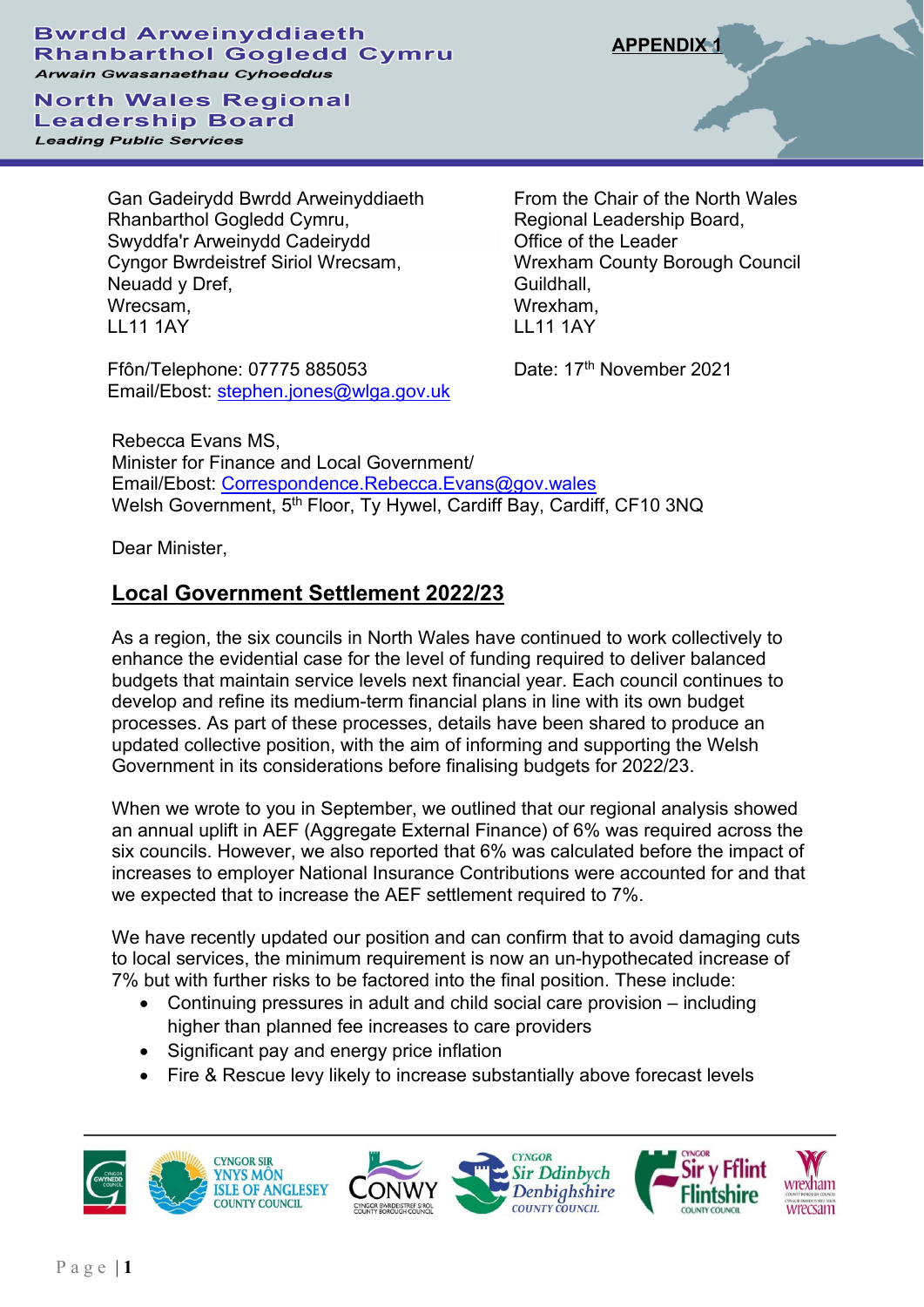**Bwrdd Arweinyddiaeth Rhanbarthol Gogledd Cymru Arwain Gwasanaethau Cyhoeddus** 

**North Wales Regional Leadership Board Leading Public Services** 

All six councils have relied upon the Welsh Government's Hardship Fund to support critical services and communities in the current financial year, including significant provision within social care and homelessness services. We believe the withdrawal of the Hardship Funding for those services currently supported will have a devastating 'cliff-edge' impact on communities as the need for the services supported through the Hardship Fund will not end on 31<sup>st</sup> March 2022. We would therefore request that the Hardship Fund continues next year or is added, transparently, as an additional pressure, to the AEF settlement to local government.

The Barnett Consequentials from the recent UK Budget & Spending Review provide a significant increase to the funds available to the Welsh Government over the next three years and so present a real opportunity to address the substantial pressures across social care and wider local government services. We hope that this opportunity is not lost.

Finally, we have, for several years, collectively sought a more stable platform upon which to build our financial strategies. We are hopeful that the multi-year nature of the recent UK Government Spending Review provides the opportunity to issue councils with a meaningful indication of future years' funding from Welsh Government.

Yours faithfully,

Councillor Mark Pritchard, Chair, North Wales Regional Leadership Board and Leader Wrexham County Borough Council

Leadership Board a Arweinydd, Cyngor Sir Ynys Mon

Cynghorydd Linos Medi Huws, Vice Chair, North Wales Regional

Cynghorydd Dyfrig Siencyn, Arweinydd, Cyngor Gwynedd



Councillor Huw Evan OBE,

Leader, Denbighshire County Council